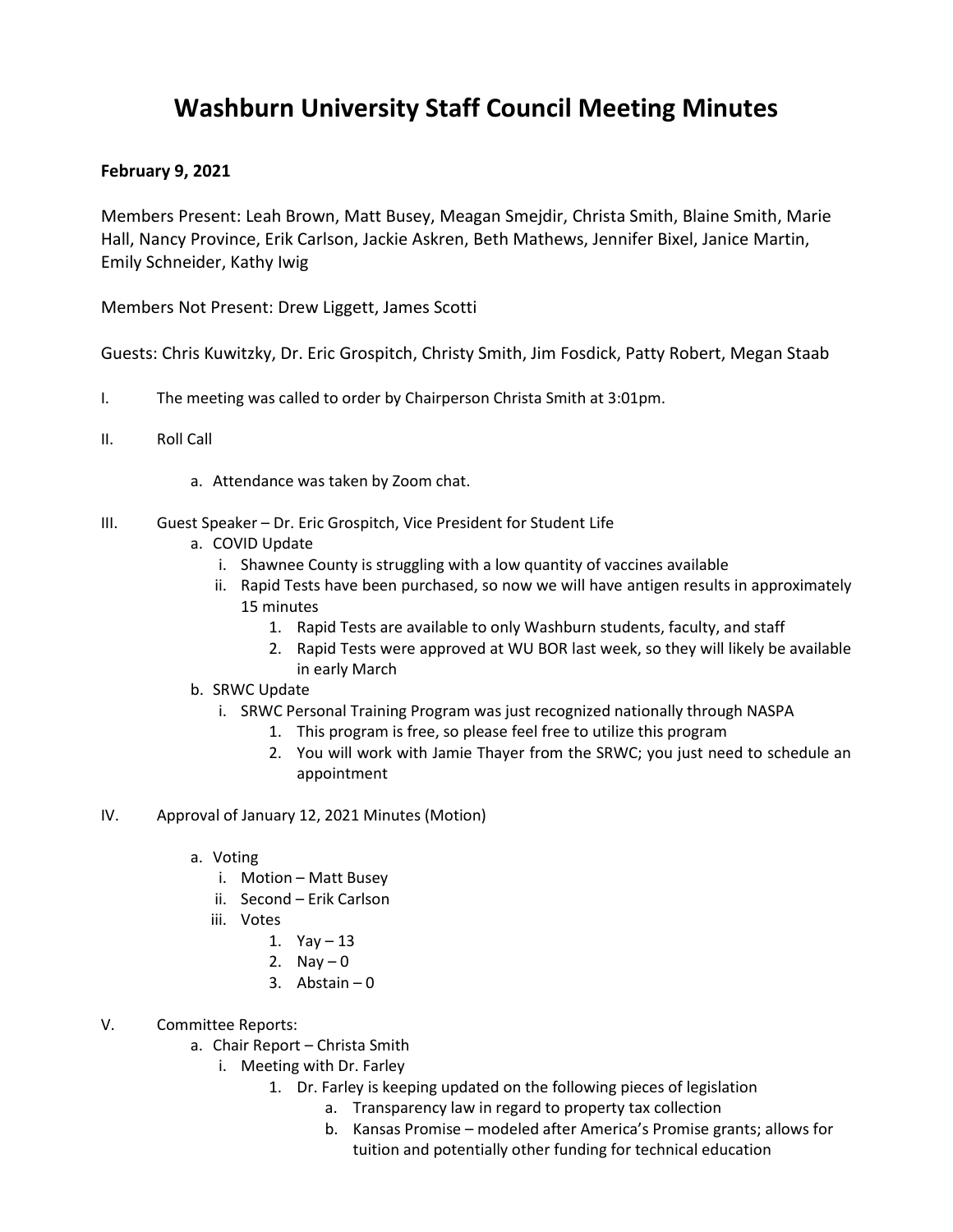- c. Foster Care Bill allows foster care students to enroll in 4-year institutions in KS for free
- 2. SGA Initiatives
	- a. Safe Ride program making updates to this program; the program originally had a contract with a local cab company, but are now looking at a contract with Lyft
	- b. Campus Newspaper currently printed in hard copies, but they are not being utilized as much; considering not printing the campus newspaper anymore; Washburn Review app (College Newsource) is where you can get the information electronically
- 3. If you have any questions for Dr. Farley, or if there is anything that we want/need to discuss, please let Christa know!
- b. Board of Regents Meeting Update Christa Smith
	- i. February 4, 2021
		- 1. Updated Washburn Day of Giving amounts were updated
		- 2. Enrollment Updated not quite to census yet, but enrollment is down a little bit; we are continuing fall 2021 recruitment with optimism
		- 3. School of Law Building provided a virtual walk through
		- 4. Chris Kuwitzky presented the budget is ahead of where we were last year, and there were some surprising areas of revenue
	- ii. Next meeting March 25, 2021 and can be streamed online
- c. All Faculty/Staff Email/Posting Committee Jackie Askren
	- i. No meeting, no report
- d. Benefits Committee Jennifer Bixel, Emily Schneider, Christa Smith
	- i. Scheduled for March 23, 2021 planning to discuss BCBSKS utilization for 2020, and may also be attending a presentation from the WATCO Benefit Group
- e. Food Advisory Committee Jan Martin
	- i. New App is available GET
		- 1. You can deposit funds to Bod Bucks, you can view your balance, and you can report a lost/stolen card
		- 2. If you have questions about the app, please contact Janel Rutherford
- f. Parking Ticket Committee Leah Brown and Blaine Smith
	- i. No meeting, no report
- g. Safety Committee Beth Mathews
	- i. Most recent meeting held on January 26, 2021
		- 1. No new business discussed at this meeting
	- ii. Next meeting is February 23, 2021
- VI. Old Business:
	- a. Free access for Washburn & Washburn Tech employees to the SRWC for Spring 2021
		- i. Employees will have free access to the SRWC until June 30, 2021
		- ii. Free access is already active on your faculty/staff ID card, you just need to take your card to the SRWC to swipe in to the building
	- b. WSGA's Tobacco and Smoke-Free Campus Resolution Letter
		- i. Campus will continue to allow tobacco use, and it looks like there may be some changes to the smoking locations on campus
- VII. New Business:
	- a. Faculty Update
		- i. Dr. Kelly Erby discussing the impact of COVID on the lives of faculty, so they are considering extending the programs that faculty currently use to staff